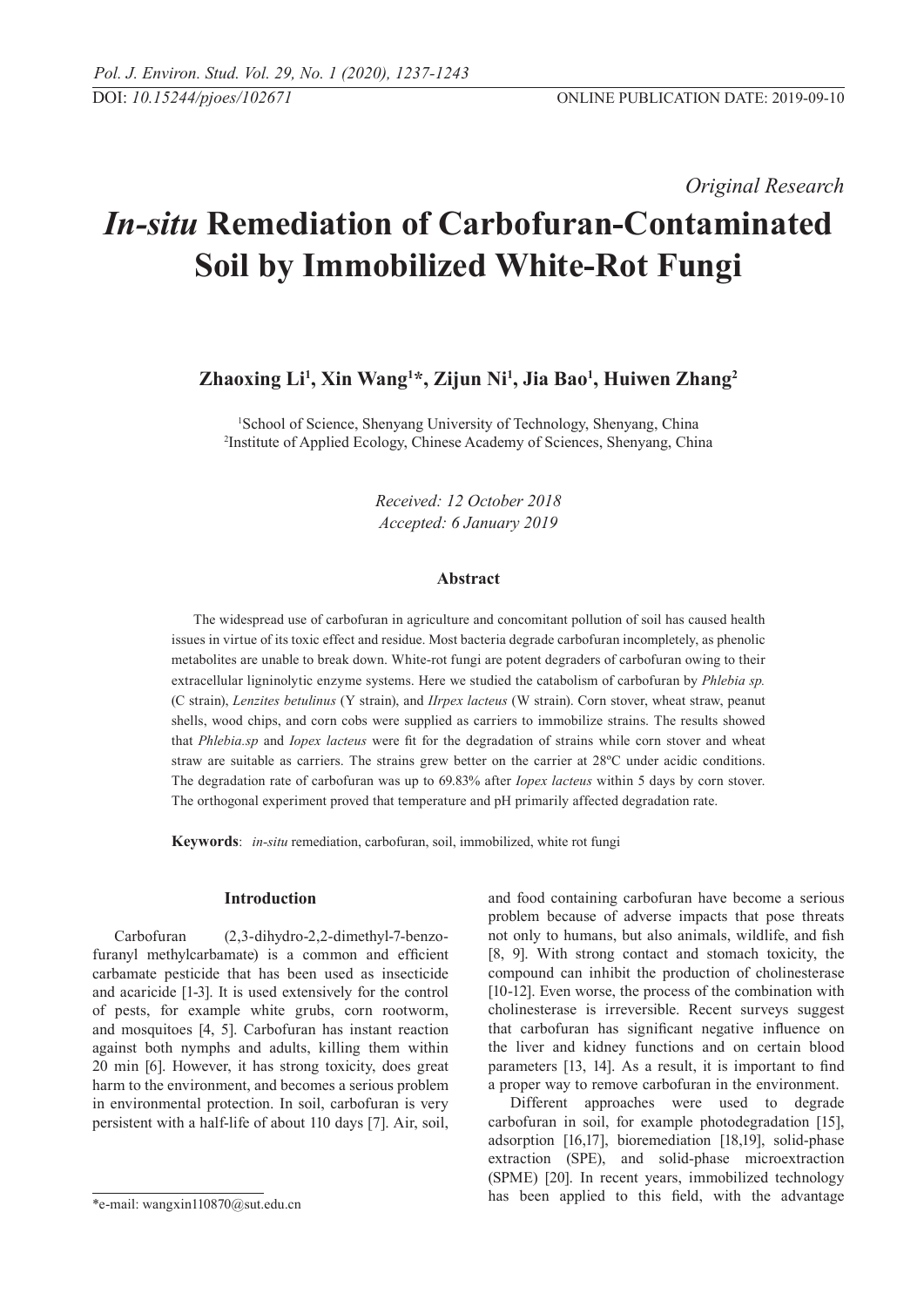of high-capacity organisms and strong tolerance to adverse environments [21, 22]. Immobilization is defined as limiting the mobility of the microbial cells or their enzymes with a simultaneous preservation of their viability and catalytic functions [23-26]. The immobilized technology not only improves the activity of microbes, but also realizes the recycling of microbes [27, 28]. Adsorption is one of the most common methods of immobilization [29, 30]. It is through the action of electrostatic, surface tension and adhesion between the charged microorganism cell and the carrier to make the microorganism immobilized on the surface and inside of the carrier and form the biofilm. The most obvious advantage of adsorption is that the operation is simple and easy to operate [31]. At the same time, because of the mild reaction condition, it will not cause the mutated inactivation of the microorganism. The materials of the carrier have the following characteristics: inexpensive and available, simple preparation and high mechanical strength [21].

White-rot fungi are efficient in degradation of recalcitrant compounds like xenobiotics and lignin by their extracellular ligninolytic enzyme system [32, 33]. Compared with bacteria, white-rot fungi have a distinctive superiority. The ligninolytic enzyme system comprises lignin peroxidase (LiP), Mn-dependent peroxidase (MnP), and laccase. The extracellular degradation system is activated by its own  $H_2O_2$ , triggering a series of free radical chain reactions by the enzyme to achieve no specific oxidative degradation of the substrate [34]. Recent studies have shown that immobilized technology can promote the growth and production of enzymes and produce enzymes in advance [35]. White-rot fungi do not need to precondition to particular pollutants, i.e., they can degrade certain low concentration substances in the environment to a level that is not detected. Moreover, they produce OH free radicals to change the pH value of the environment, which antagonizes the invasion of microbes.

The objectives of this study were to: 1) select the most suitable degrading strain and optimum carrier of white-rot fung, 2) reveal the factors affecting the process of degradation, and 3) evaluate the efficiency of the immobilized white-rot fungi applications on the soil remediation for carbofuran contaminations.

## **Materials and Methods**

#### Reagents

The specific white-rot fungi were domesticated and trained in the Shenyang Institute of Applied Ecology, Chinese Academy of Sciences (Shenyang, China). The testing soil, free from pollution, were obtained from Shenyang University of Technology. Carbofuran (purity of 98%) used in the experiment was purchased from Zhenjiang Jiansu Pesticide Chemical Company L.T.D (Zhenjiang, China).

## Activation of Strains

The strain was inoculated into a solid agar medium in which malt extract powder was used as a nitrogen source for the cellulose decomposing microorganisms to grow, and fostered in an incubator at 28ºC for 72 h. White-rot fungi was transferred to a new solid medium of the same ingredient when it spread all over the agar plates. The operations above were repeated 3 times.

## Immobilization Procedure

The carrier materials in the experiment contain wheat straw, corn stover, corn cob, wood chip, and peanut shells, which were cut into 3 mm pieces. 1 g carrier materials were placed into 10 ml distilled water and heated at 121ºC, 1.01325×105 Pa in high pressure steam sterilizer pot for 30 min. After activation, accurately weighted strains of the same size were put with carriers under aseptic conditions. Then whiterot fungi was fostered in an incubator sealing with breathable films.

#### Selecting Suitable Degrading Strain

White-rot fungi were cultured at their best growth situation (30ºC, slightly acidic conditions) after being linked to carriers. Then the contaminated soil was degraded by different strains and carriers (Table 1) in order to obtain suitable degrading strain and degrading time.

#### Preparing Carbofuran-Contaminated Soil

1.0 g carbofuran was accurately measured and dissolved in 500 ml water in a conical flask by ultrasound. A 15 ml sample was poured into the beaker containing 300 g soil and stirred by glass rods to make the water and soil mix evenly. The mass concentration of carbofuran was 100 mg/kg.

Table 1. Treatment of experimental design.

| No.            | Materials                        |  |  |
|----------------|----------------------------------|--|--|
| S <sub>1</sub> | <b>Blank</b>                     |  |  |
| S <sub>2</sub> | Wheat straw                      |  |  |
| S <sub>3</sub> | Corn stover                      |  |  |
| S <sub>4</sub> | Wheat straw+Immobilized C strain |  |  |
| S <sub>5</sub> | Wheat straw+Immobilized Y strain |  |  |
| S <sub>6</sub> | Wheat straw+Immobilized W strain |  |  |
| <b>S7</b>      | Corn stover+Immobilized C strain |  |  |
| S8             | Corn stover+Immobilized Y strain |  |  |
| S <sub>9</sub> | Corn stover+Immobilized W strain |  |  |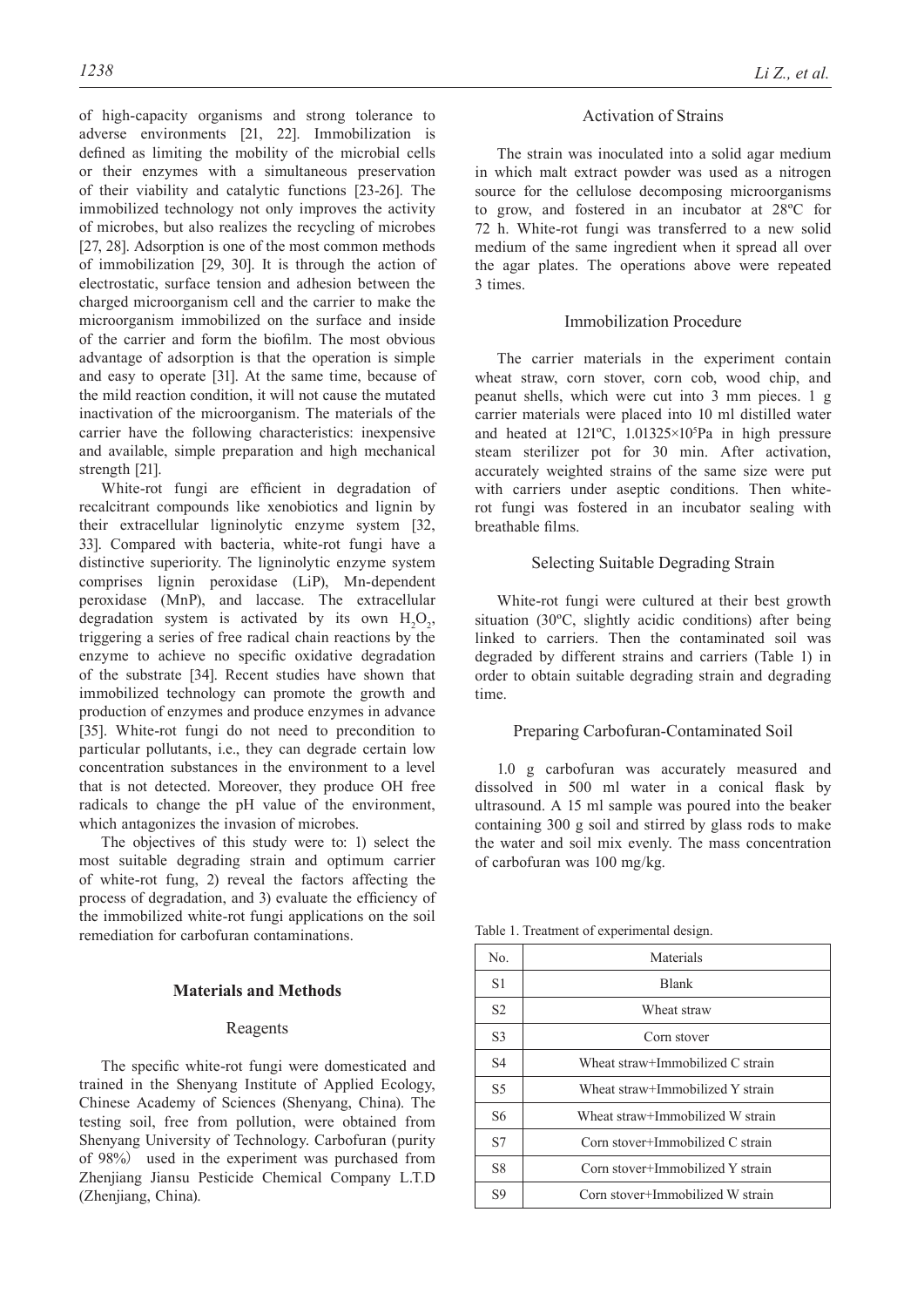Table 2. Factor level of immobilized white rot fungi degradation; four factors: A: initial concentration (mg/kg); B: temperature (ºC); C: pH value; D: dosage of white rot fungi (g), same as below table.

| Factor level |     | в  |     |
|--------------|-----|----|-----|
|              | 80  | 25 | 0.8 |
|              | 100 | 30 | 1.0 |
|              | 120 | 35 |     |

#### Degradation of Carbofuran by White-Rot Fungi

30 g soil was taken into a culture vessel after drying, and then 1.0 g immobilized white rot fungus was added. The degradation condition was set to 30ºC and neutral pH. The degradation rates of carbofuran were determined every 8 h.

In the first group of experiments, the influence of a single factor on degradation rate was discussed. A total of four elements were contained: initial concentration of carbofuran, pH value, temperature and dosage of white rot fungi. Each experiment changed one factor. The initial concentrations of carbofuran were 60, 80, 100, 120 and 200 (mg/kg). pH of soils were 5, 6, 7, 8 and 9. The temperatures of incubators were 15, 20, 25, 30 and 35ºC. The dosages of white rot fungi were 0.4, 0.8, 1.0, 1.5 and 2.0 g, respectively.

In the orthogonal experiment, each factor was given three factor levels in Table 2. High degradation rates were achieved under these levels according to the single-factor experiment. Based upon Taguchi's  $L<sub>9</sub>$  (3<sup>4</sup>) fractional orthogonal array, four factor levels were combined as experiment plan, which are shown in Table 3.

#### Sample Pretreatment

1 g soil was placed in a centrifuge tube and immersed with 10 ml dichloromethane solution. Then

| No.            | factor & level |
|----------------|----------------|
| 1              | $A_1B_1C_1D_1$ |
| $\overline{2}$ | $A_1B_2C_2D_2$ |
| $\mathcal{E}$  | $A_1B_3C_3D_3$ |
| 4              | $A_2B_1C_2D_3$ |
| 5              | $A_2B_2C_3D_1$ |
| 6              | $A_2B_3C_1D_2$ |
|                | $A_3B_1C_3D_2$ |
| 8              | $A_3B_2C_1D_3$ |
| 9              | $A_3B_3C_2D_1$ |

Table 3. Orthogonal analysis of immobilized white rot fungi degradation factors.

the solution had an intermittent ultrasonic water bath at low temperature for 2 h and was centrifuged for 5 min at 4500 r/min in a refrigerated centrifuge. The upper extract liquid was transferred to a petri plate and methanol was added to 10 ml after evaporation. At the end, the mixed solution was into an HPLC sampling bottle through a syringe of organic microporous membrane in 0.5 ml volume for carbofuran measurement.

## HPLC Conditions

The mobile phase was prepared with methyl alcohol and distilled water (55:45 volume ratio). An alkyl silica gel column was used. The UV wavelength was set to 280 nm at room temperature. The sample size was 10 μL at a rate of 1.0 ml/min and the retention time was 10 min.

#### Data Processing

Microsoft Excel software was used to process all the experimental data. SPSS Statistics 22.0 (SPSS Inc., Chicago, IL, USA) was used for statistical analysis, and *p*<0.05 was considered as a significant difference.

#### **Results and Discussion**

## Selection of Immobilized Carriers and Degrading Strains

#### *Selection of Immobilized Carriers*

Strain C, Y and W in different carriers were put into an incubator at 30ºC for 20 days. Strains did not grow in the wood chip and grew poorly in the peanut shell and corn cob. In the wheat straw and corn stover, strains developed rapidly. Therefore, wheat straw and corn stover were selected as carriers in the next experiment.

According to the result, not every material is suitable for immobilization. Different support materials affect the result of strain growth. The adsorption capacity of various carriers is different, which lead to the difference of the amount of cells fixed. Some adsorption carriers may be toxic to microbial cells. The binding degree between various carriers and microbial cells is different, and some cells are easy to fall off.

#### Selection of Degrading Strains

Fig. 1 compared the degradation of carbofuran by immobilized white-rot fungi, blank carriers and carbofuran blank. The immobilized C and W strains had better degradation efficiency than Y strain. The curve rose rapidly in the first 5 days and then slowed down after 5 days of incubation. A small amount of carbofuran can be absorbed by two carrier materials as well as in illumination. The degradation rates were 66.35%, 55.46%, and 65.48% with C, Y, and W strains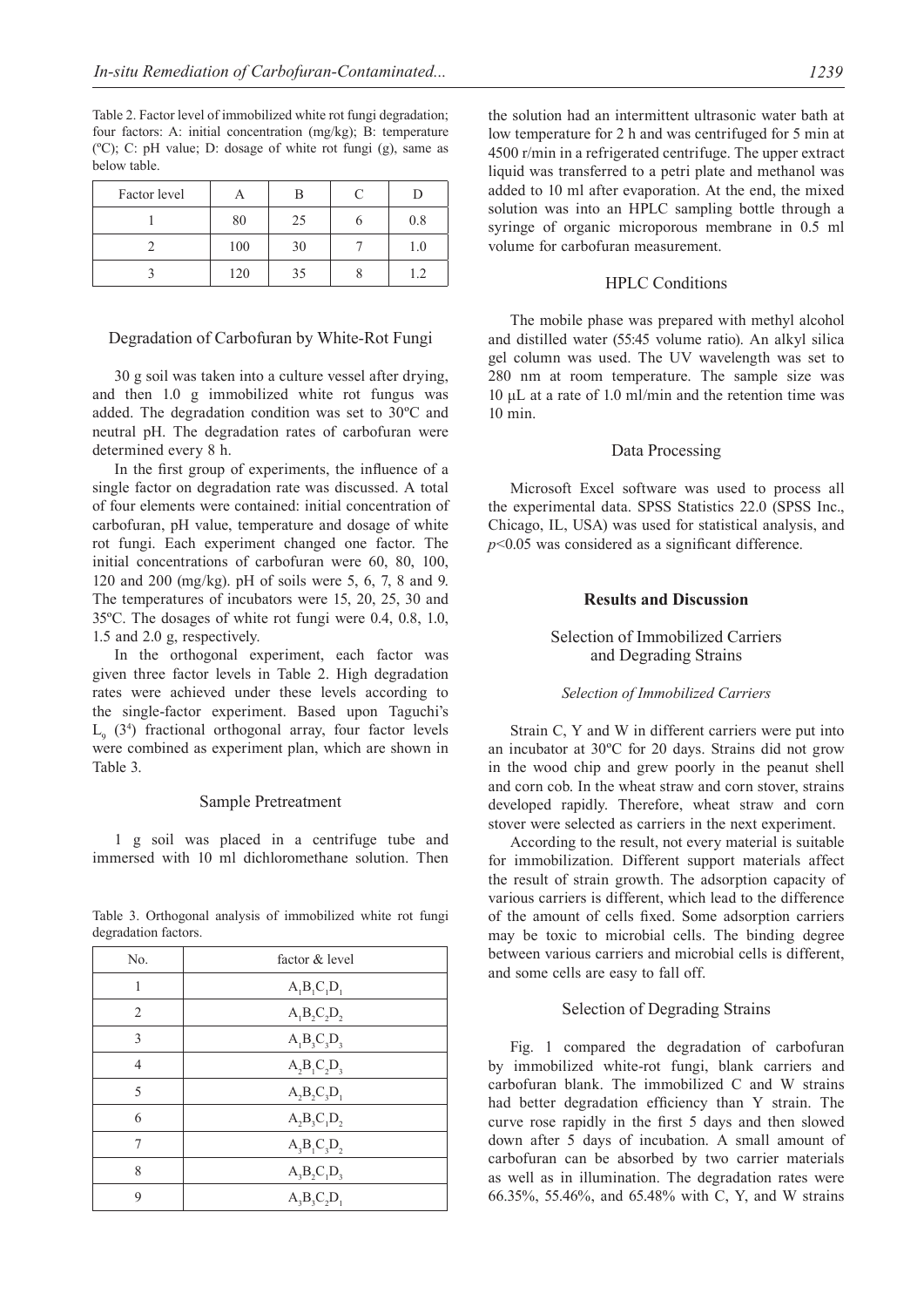rate(%)

**Jegradation** 

 $\theta$ 



5

Fig. 1. Influence of immobilized strains on degradation of carbofuran.

 $Time(d)$ 

by wheat straw and 69.14%, 49.86% and 67.12% by corn stover, respectively. The blank wheat straw was 11.14%, blank corn stover 13.47%, carbofuran blank 8.35%. As a result, immobilized C and W strains were selected to degrade carbofuran in the single factor experiment, while corn stover was chosen as the carrier in the orthogonal experiment.

#### Factors Affecting Carbofuran Degradation

## *Influence of Initial Concentration on the Degradation Rate of Carbofuran*

As in Fig. 2, immobilized white-rot fungi have good degradation effect of carbofuran under five concentration conditions. However, different strains and carrier materials obviously result in discrepant  $(p<0.05)$ . At first, the degradation ability increased with the rising concentration. The degradation rate reached



Fig. 2. Influence of initial concentration on immobilized strains degradation of carbofuran, M1: selected wheat straw+Immobilized C strain, M2: wheat straw+Immobilized W strain, M3: corn stover+Immobilized C strain, M4: corn stover+Immobilized W strain, same as below figure.



Fig. 3. Influence of pH value on immobilized strains degradation of carbofuran.

its maximum at initial carbofuran concentration of 100 mg/kg. When the initial concentration was up to 120 mg/kg, the degradation rate of the pollutants had a slight decline as well as significantly decreasing at 200 mg/kg. This would be ascribable to the fact that a high concentration of carbofuran could inhibit the metabolism of white-rot fungi to a certain extent.

Therefore, the 100 mg/kg soil was the best initial concentration for remediation of carbofurancontaminated soil in this experiment. The degradation rates were 66.42% and 60.38%, with C and W strains by wheat straw as well as 72.84% and 74.35% by corn stover, respectively.

## *Influence of pH on the Degradation Rate of Carbofuran*

The results of degradation rates affected by pH are shown in Fig. 3. Based on statistical analysis, the influence of pH on C and W strains had significant differences ( $p$ <0.05). More than 50% of carbofuran was removed in different pH conditions. The degradation



Fig. 4. Influence of temperature on immobilized strains degradation of carbofuran.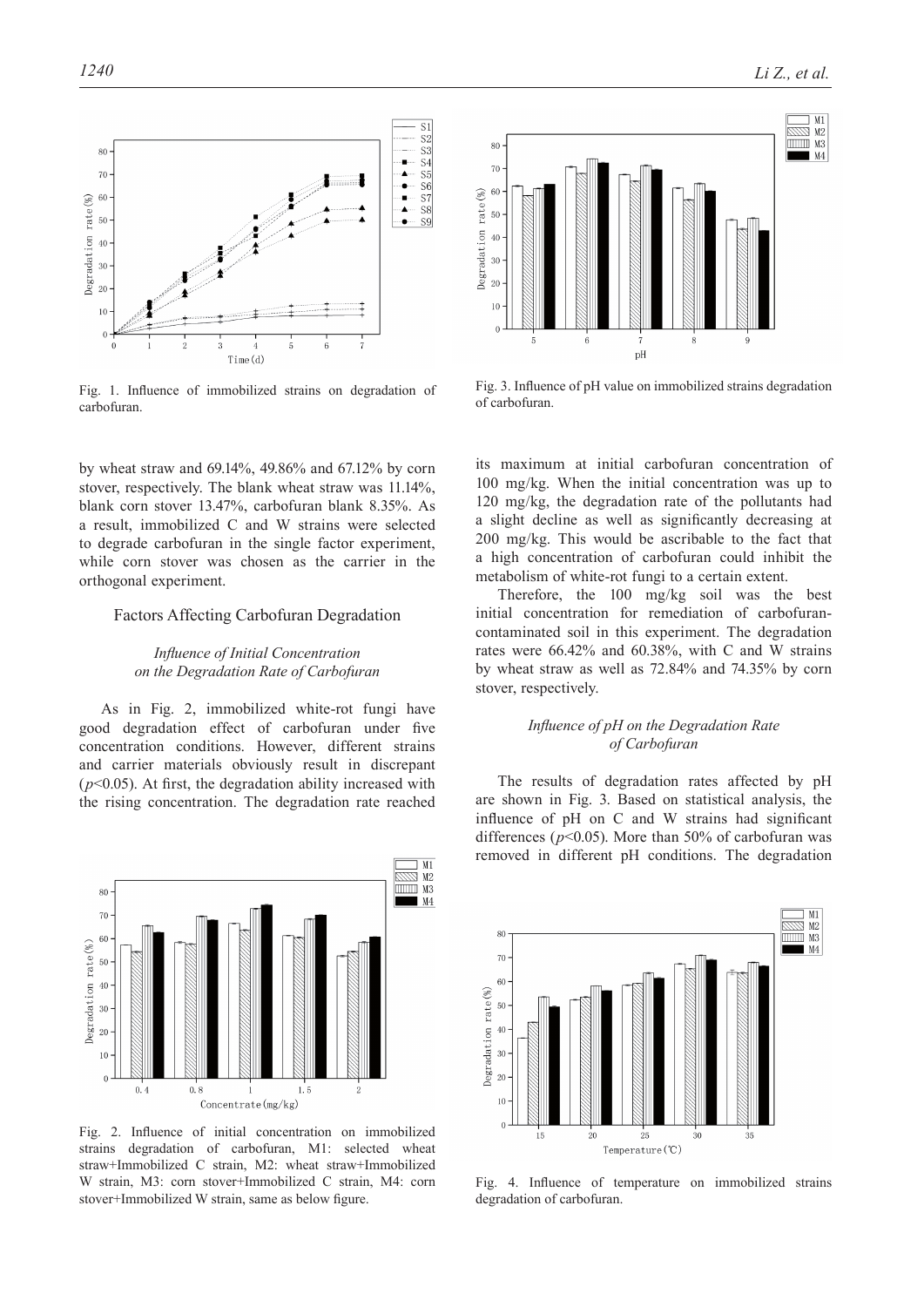

Fig. 5. Influence of dosage on immobilized strains degradation of carbofuran.

rates of  $pH = 6$  was the highest as the secretion process of ligninolytic enzymes was promoted in a slight acidic environment. The degradation rates were up to 70.84% and 67.92% with C and Y strains by wheat straw and 74.39% and 72.42% by corn stover, respectively.

## *Influence of Temperature on Carbofuran Degradation Rate*

After immobilization, white-rot fungi could adapt to higher temperature than before, so immobilized strains would be applied in a more broad temperature range than free strains. As shown in Fig. 4, the degradation rates were low at 15ºC and 20ºC, which may be related to the fact that the growth of white-rot fungi was restricted and produced secondary metabolites at low temperatures. The degradation rate was highest at 30ºC, in accordance with optimum growth temperature of white-rot fungi. The result indicated that temperature had a major influence on the production of laccase in secondary metabolism of white-rot fungi ( $p$ <0.05). At 30ºC, the degradation rates were 67.39% and 65.28%

Table 4. Test results of orthogonal experiment.

| No.            | Degradation rate |
|----------------|------------------|
| 1              | 55.31%           |
| $\overline{2}$ | 67.43%           |
| 3              | 59.84%           |
| $\overline{4}$ | 53.56%           |
| 5              | 57.19%           |
| 6              | 68.32%           |
| 7              | 49.65%           |
| 8              | 66.32%           |
| 9              | 61.29%           |

with C and Y strains by wheat straw as well as  $70.92\%$ and 68.94% by corn stover, respectively.

## *Influence of Dosage on the Degradation Rate of Carbofuran*

The influence of the dosage of white-rot fungi on the degradation rate of carbofuran was shown in Fig. 5. The degradation effect was enhanced significantly with increasing dosage ( $p$ <0.05). When the dosage was set to 1.0 g, the degradation effect improved little due to the limitation of carbofuran degradation in soil by white-rot fungi. The best initial dosage was set to 1.0 g and the degradation rates were 67.14% and 64.61% with C and Y strains by wheat straw, as well as 73.28% and 69.17% by corn stover, respectively.

## Analysis of the Orthogonal Experimental Results

According to test results of orthogonal experiment (Table 4), the efficiency of immobilized strain was the highest (68.32%) in the 6th experiment and lowest  $(49.65\%)$  in the 7<sup>th</sup> experiment. As in Table 5, the temperature was the key factor to degrade carbofuran, pH was the important factor, and dosage and initial concentrate were the general factor.

Catalytic efficiency was affected by each parameter as below. The degradation ability of strains was the best at 30ºC, followed by 35ºC and 25ºC. The increasing order of degradation rate was  $pH8 \leq pH7 \leq pH6$ . The optimum initial carbofuran concentration was 120 mg/kg, and the next ones were 100 mg/kg and 80 mg/kg. The activity of strains was significantly highest when the dosage of white-rot fungi was 1.0 g than that of 1.2 g and 0.8 g.

Above all, the optimum condition to degrade carbofuran was as follows: initial concentration of carbofuran – 80 mg/kg, temperature–  $30^{\circ}$ C, pH 6 and dosage of white-rot fungi –1.0 g, the combination of  $A_1B_2C_1D_2$ . However, this condition was not included in the orthogonal experiment plan. Another experiment was performed according to the combination and the degradation rates were up to 71.69%.

Table 5. Analysis of carbofuran degradation orthogonal experimental results,  $k_1, k_2$  and  $k_3$  are the average of each experiment result for certain factor at level 1, 2 and 3; *R* are the extreme deviation of *k* for certain factors.

| Factor | А     |       | C     |       |
|--------|-------|-------|-------|-------|
| ĸ,     | 60.86 | 52.84 | 63.32 | 57.93 |
| k,     | 59.69 | 63.65 | 60.76 | 61.80 |
| k,     | 59.09 | 63.15 | 55.56 | 59.91 |
|        | 1.77  | 10.81 | 7.76  | 3.87  |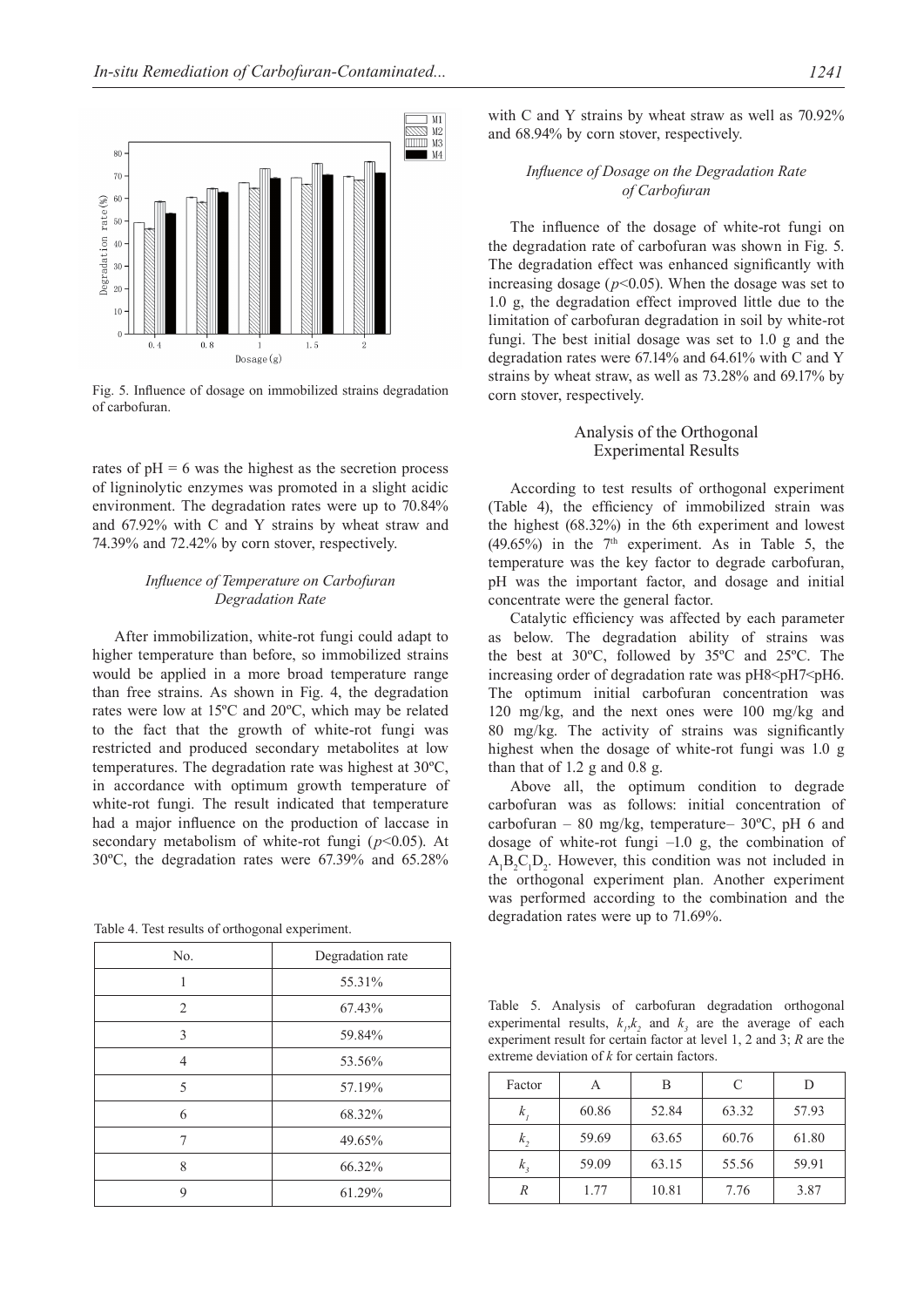## **Conclusions**

In this study, wheat straw and corn stover were selected as carriers of immobilized white-rot fungi. C and W strains were effective on carbofuran within 5 days and the highest degradation rate reached 69.14% and 67.12%, respectively. The appropriate degradation conditions included the initial concentration of 100~200 mg/L, pH of 6~8 and temperature of 25~35ºC. Subsequent orthogonal experiments illustrated that reaction temperature and pH value had a bigger impact on degradation effect than initial carbofuran concentration and dosage of white-rot fungi. The best situation was the initial concentration of 80 mg/kg, pH of 6, temperature of 30ºC, and dosage of white-rot fungi of 1.0 g. The data acquired from the experiment could be used for future research on pesticide degradation.

## **Acknowledgements**

This research is funded by the National Nature Science Foundation of China (No. 31670515) and the National Key R&D Program of China (No. 2017YFD0800702) .

## **Conflict of Interest**

None of the authors have any conflicts of interest to declare.

#### **References**

- 1. BENITEZ F.J., ACERO J.L., REAL F.J. Degradation of carbofuran by using ozone, UV radiation and advanced oxidation processes. J. Hazard. Mater. **89** (1), 51, **2002**.
- 2. Onunga D.O., Kowino I.O., Ngigi A.N., Osogo A., ORATA F., GETENGA Z.M., WERE H. Biodegradation of carbofuran in soils within Nzoia River Basin, Kenya. J. Environ. Sci. Heal. B. **50**, 387, **2015**.
- 3. Hossen M.S., Tanvir E.M., Prince M.B., Paul S., Saha M., Ali M.Y., Gan S.H., Khalil M.I., Karim N. Protective mechanism of turmeric (*Curcuma longa*) on carbofuran-induced hematological and hepatic toxicities in a rat model. Pharm. Biol. **55** (1), 1937, **2017**.
- 4. BANO N., MUSARRAT J. Characterization of a novel carbofuran degrading *Pseudomonas* sp. with collateral biocontrol and plant growth promoting potential. FEMS Microbiol. Lett. **231**, 13, **2004**.
- 5. ANEESH E.M., VIJAYAN V.A. Laboratory selection of carbofuran tolerant line of *Culex Quinquefasciatus* say, the filarial vector at Mysore. J. Commun. Dis. **42** (3), 201, **2010**.
- 6. Otieno P.O., Lalah J.O., Virani M., Jondiko I.O., SCHRAMM K. Carbofuran and its toxic metabolites provide forensic evidence for furadan exposure in vultures (*Gyps africanus*) in Kenya. Bull. Environ. Contam. Toxicol. **84**, 536, **2010**.
- 7. Nguyen T.P.O., Helbling D.E., Bers K., Fida T.T., Wattiez R., Kohler H.-P. E., Springael D., De

MOT R. Genetic and metabolic analysis of the carbofuran catabolic pathway in *Novosphingobium* sp. KN65.2. Appl. Microbiol. Biotechnol. **98**, 8235, **2014**.

- 8. de Siqueira A., Salvagni F.A., Yoshida A.S., Goncalves-Junior V., Calefi A.S., Fukushima A.R., SPINOSA H.D.S., MAIORKA P.C. Poisoning of cats and dogs by the carbamate pesticides aldicarb and carbofuran. Res. Vet. Sci. **102**, 142, **2015**.
- 9. Ruiz-SuÁrez N., Boada L.D., HenrÍquez-HernÁndez L.A., GonzÁlez-Moreo F., SuÁrez-PÉREZ A., CAMACHO M., ZUMBADO M., ALMEIDA-GonzÁlez M., del Mar Travieso-Aja M., LUZARDO O.P. Continued implication of the banned pesticides carbofuran and aldicarb in the poisoning of domestic and wild animals of the Canary Islands (Spain). Sci. Total. Environ. **505**, 1093, **2015**.
- 10. Bretaud S., Sanglio P., Saligaut C., Auperin B. Biochemical and behavioral effects of carbofuran in gold fish (*Carassius auratus*). Environ. Toxicol. Chem. **21**, 175, **2002**.
- 11. Osten R.J., Arana O.A., Guilhermino L., SOARES A.M.V.M. In vivo evaluation of three biomarkers in the mosquito fish (*Gambusia yaucatana*) exposed to pesticides. Chemosphere **58** (5), 627, **2005**.
- 12. BEGUM G. Assessment of biochemical markers of carbofuran toxicity and recovery response in tissues of the freshwater teleost, *Clarias Batrachus* (Linn). Bull. Environ. Contam. Toxicol. **81** (5), 480, **2008**.
- 13. Islam M.S., Mohanta M.K., Saha A.K., Mondol A., Hoque M.M., Roy A.K. Carbofuran-induced alterations in body morphometrics and histopathology of liver and kidneys in the Swiss albino mice *Mus Musculus* L. International Journal of Scientific Research in Environmental Sciences. **2**(9), 308, **2014**.
- 14. OJHA A., GUPTA Y. Evaluation of genotoxic potential of commonly used organophosphate pesticides in peripheral blood lymphocytes of rats. Hum. Exp. Toxicol. **34** (4), 390, **2015**.
- 15. Atifi A., Talipov M., Mountacer H., Ryan M.D., SARAKHA M. A density functional theory and laser flash photolysis investigation of carbofuran photodegradation in aqueous medium. J. Photochem. Photobiol. A. Chem. **235**, 1, **2012**.
- 16. Memon G.Z., Bhanger M.I., Akhtar M. The removal efficiency of chestnut shells for selected pesticides from aqueous solutions. J. Colloid. Interface. Sci. **315**(1), 33, **2007**.
- 17. KRISHNA K.R., PHILIP L. Adsorption and desorption characteristics of lindane, carbofuran and methyl parathion on various Indian soils. J. Hazard. Mater. **160**, 559, **2008**.
- 18. BermÚdez-Couso A., FernÁndez-CalviÑo D., RodrÍguez-Salgado I., NÓvoa-MuÑoz J.C., ARIAS-ESTÉVEZ M. Comparison of batch, stirred flow chamber, and column experiments to study adsorption, desorption and transport of carbofuran within two acidic soils. Chemosphere **88** (1), 106, **2012**.
- 19. Pimmata P., Reungsang A., Plangklang P. Comparative bioremediation of carbofuran contaminated soil by natural attenuation, bioaugmentation and biostimulation. Int. Biodeterior. Biodegradation. **85**, 196, **2013**.
- 20. LÓpez-Blanco M.C., Cancho-Grande B., SIMAL-GÁNDARA J. Comparison of solid-phase extraction and solid-phase, microextraction for carbofuran in water analyzed by high performance